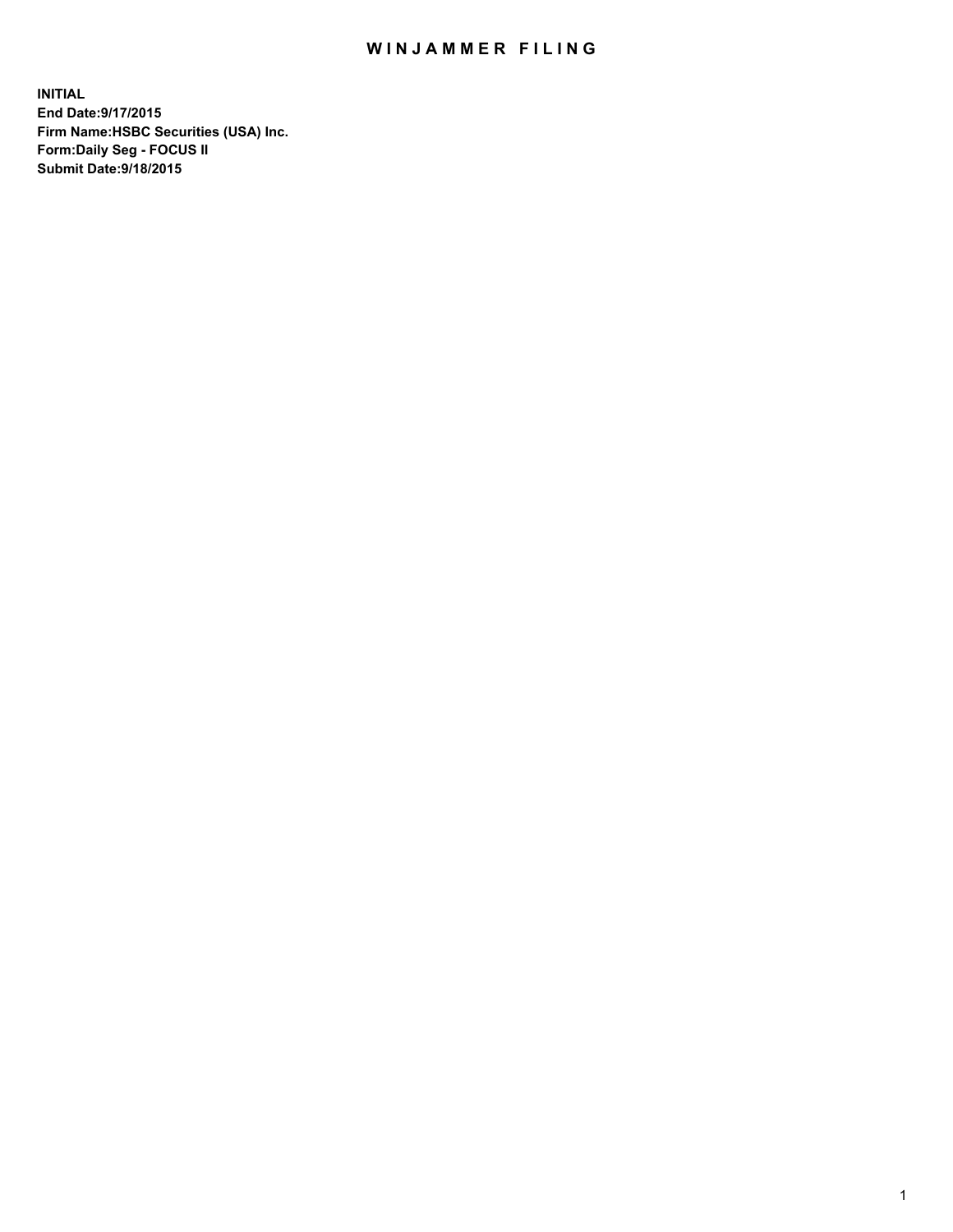## **INITIAL End Date:9/17/2015 Firm Name:HSBC Securities (USA) Inc. Form:Daily Seg - FOCUS II Submit Date:9/18/2015 Daily Segregation - Cover Page**

| Name of Company<br><b>Contact Name</b><br><b>Contact Phone Number</b><br><b>Contact Email Address</b>                                                                                                                                                                                                                         | <b>HSBC Securities (USA) Inc.</b><br>Steven richardson<br>212-525-6445<br>steven.richardson@us.hsbc.com |
|-------------------------------------------------------------------------------------------------------------------------------------------------------------------------------------------------------------------------------------------------------------------------------------------------------------------------------|---------------------------------------------------------------------------------------------------------|
| FCM's Customer Segregated Funds Residual Interest Target (choose one):<br>a. Minimum dollar amount: ; or<br>b. Minimum percentage of customer segregated funds required:% ; or<br>c. Dollar amount range between: and; or<br>d. Percentage range of customer segregated funds required between: % and %.                      | 50,000,000<br>0 <sub>0</sub><br>00                                                                      |
| FCM's Customer Secured Amount Funds Residual Interest Target (choose one):<br>a. Minimum dollar amount: ; or<br>b. Minimum percentage of customer secured funds required:%; or<br>c. Dollar amount range between: and; or<br>d. Percentage range of customer secured funds required between: % and %.                         | 10,000,000<br>00<br>00                                                                                  |
| FCM's Cleared Swaps Customer Collateral Residual Interest Target (choose one):<br>a. Minimum dollar amount: ; or<br>b. Minimum percentage of cleared swaps customer collateral required:%; or<br>c. Dollar amount range between: and; or<br>d. Percentage range of cleared swaps customer collateral required between:% and%. | 70,000,000<br>0 <sub>0</sub><br>00                                                                      |

Attach supporting documents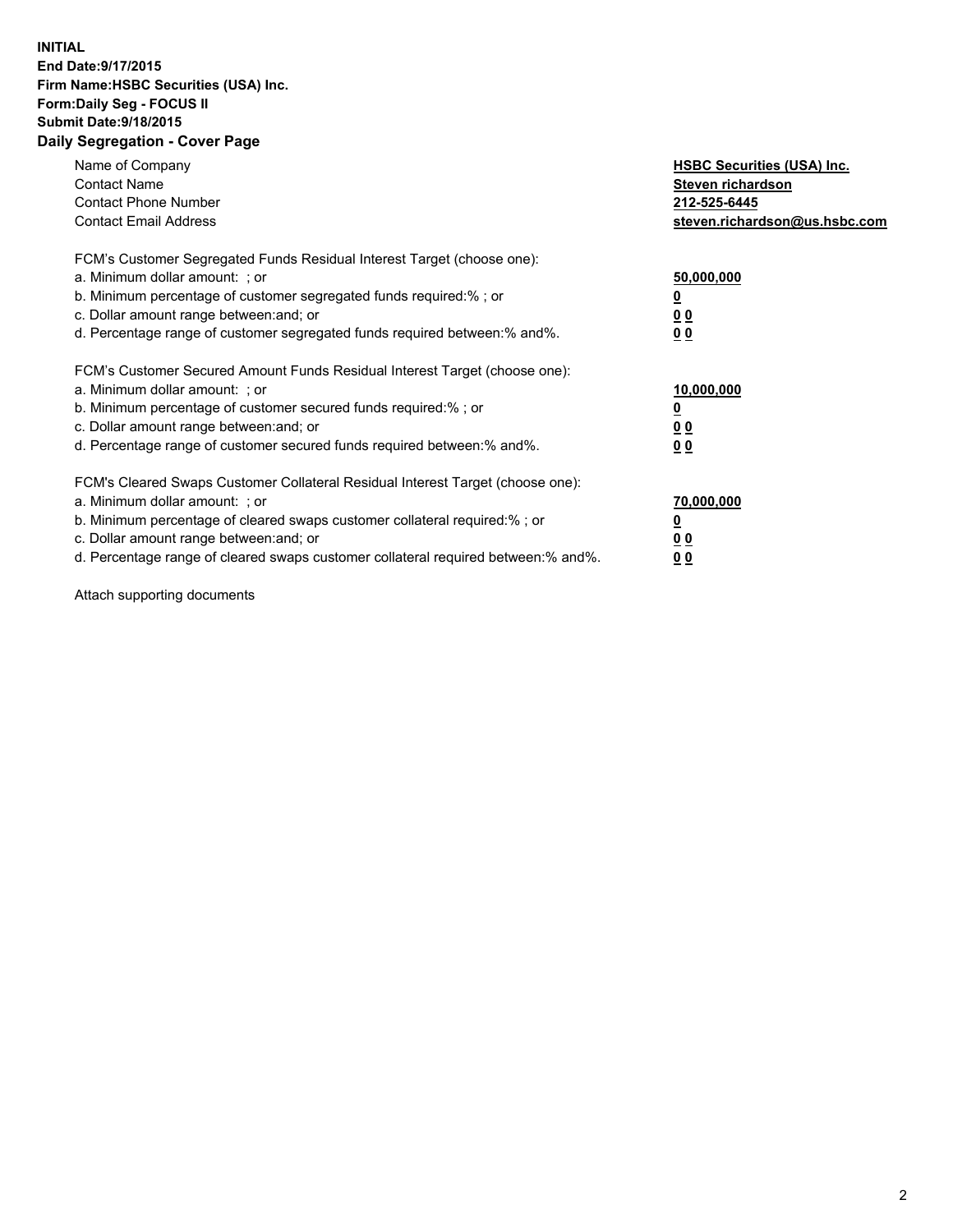**INITIAL End Date:9/17/2015 Firm Name:HSBC Securities (USA) Inc. Form:Daily Seg - FOCUS II Submit Date:9/18/2015 Daily Segregation - Secured Amounts** Foreign Futures and Foreign Options Secured Amounts Amount required to be set aside pursuant to law, rule or regulation of a foreign government or a rule of a self-regulatory organization authorized thereunder **0** [7305] 1. Net ledger balance - Foreign Futures and Foreign Option Trading - All Customers A. Cash **60,953,791** [7315] B. Securities (at market) **137,294,474** [7317] 2. Net unrealized profit (loss) in open futures contracts traded on a foreign board of trade **-16,904,254** [7325] 3. Exchange traded options a. Market value of open option contracts purchased on a foreign board of trade **0** [7335] b. Market value of open contracts granted (sold) on a foreign board of trade **0** [7337] 4. Net equity (deficit) (add lines 1. 2. and 3.) **181,344,011** [7345] 5. Account liquidating to a deficit and account with a debit balances - gross amount **16,177,371** [7351] Less: amount offset by customer owned securities **-2,879,163** [7352] **13,298,208** [7354] 6. Amount required to be set aside as the secured amount - Net Liquidating Equity Method (add lines 4 and 5) **194,642,219** [7355] 7. Greater of amount required to be set aside pursuant to foreign jurisdiction (above) or line 6. **194,642,218** [7360] FUNDS DEPOSITED IN SEPARATE REGULATION 30.7 ACCOUNTS 1. Cash in banks A. Banks located in the United States **38,241,683** [7500] B. Other banks qualified under Regulation 30.7 **0** [7520] **38,241,683** [7530] 2. Securities A. In safekeeping with banks located in the United States **80,901,397** [7540] B. In safekeeping with other banks qualified under Regulation 30.7 **0** [7560] **80,901,397** [7570] 3. Equities with registered futures commission merchants A. Cash **0** [7580] B. Securities **0** [7590] C. Unrealized gain (loss) on open futures contracts **0** [7600] D. Value of long option contracts **0** [7610] E. Value of short option contracts **0** [7615] **0** [7620] 4. Amounts held by clearing organizations of foreign boards of trade A. Cash **0** [7640] B. Securities **0** [7650] C. Amount due to (from) clearing organization - daily variation **0** [7660] D. Value of long option contracts **0** [7670] E. Value of short option contracts **0** [7675] **0** [7680] 5. Amounts held by members of foreign boards of trade A. Cash **107,459,043** [7700] B. Securities **56,393,078** [7710] C. Unrealized gain (loss) on open futures contracts **-16,904,254** [7720] D. Value of long option contracts **0** [7730] E. Value of short option contracts **0** [7735] **146,947,867** [7740] 6. Amounts with other depositories designated by a foreign board of trade **0** [7760] 7. Segregated funds on hand **0** [7765] 8. Total funds in separate section 30.7 accounts **266,090,947** [7770] 9. Excess (deficiency) Set Aside for Secured Amount (subtract line 7 Secured Statement Page 1 from Line 8) **71,448,729** [7380] 10. Management Target Amount for Excess funds in separate section 30.7 accounts **10,000,000** [7780]

11. Excess (deficiency) funds in separate 30.7 accounts over (under) Management Target **61,448,729** [7785]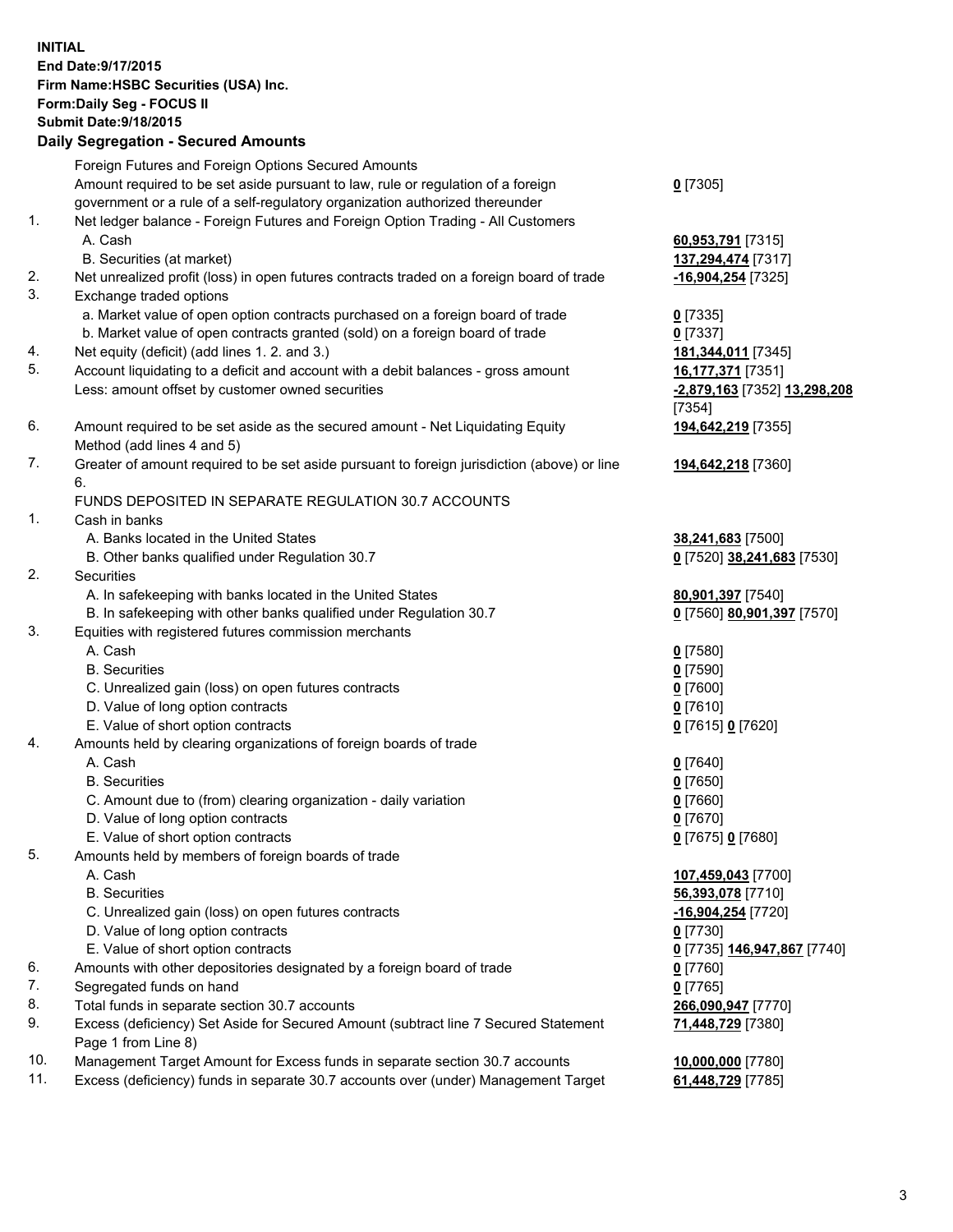| <b>INITIAL</b>                            |                                                                                     |                                 |  |  |
|-------------------------------------------|-------------------------------------------------------------------------------------|---------------------------------|--|--|
| End Date: 9/17/2015                       |                                                                                     |                                 |  |  |
| Firm Name: HSBC Securities (USA) Inc.     |                                                                                     |                                 |  |  |
| Form: Daily Seg - FOCUS II                |                                                                                     |                                 |  |  |
| <b>Submit Date: 9/18/2015</b>             |                                                                                     |                                 |  |  |
| Daily Segregation - Segregation Statement |                                                                                     |                                 |  |  |
|                                           | SEGREGATION REQUIREMENTS(Section 4d(2) of the CEAct)                                |                                 |  |  |
| 1.                                        | Net ledger balance                                                                  |                                 |  |  |
|                                           | A. Cash                                                                             | 72,531,234 [7010]               |  |  |
|                                           | B. Securities (at market)                                                           | 909,574,957 [7020]              |  |  |
| 2.                                        | Net unrealized profit (loss) in open futures contracts traded on a contract market  | 107,067,100 [7030]              |  |  |
| 3.                                        | Exchange traded options                                                             |                                 |  |  |
|                                           | A. Add market value of open option contracts purchased on a contract market         | 149,574,433 [7032]              |  |  |
|                                           | B. Deduct market value of open option contracts granted (sold) on a contract market | -11,798,150 [7033]              |  |  |
| 4.                                        | Net equity (deficit) (add lines 1, 2 and 3)                                         | 1,226,949,574 [7040]            |  |  |
| 5.                                        | Accounts liquidating to a deficit and accounts with                                 |                                 |  |  |
|                                           | debit balances - gross amount                                                       | 3,850,841 [7045]                |  |  |
|                                           | Less: amount offset by customer securities                                          | -3,765,839 [7047] 85,002 [7050] |  |  |
| 6.                                        | Amount required to be segregated (add lines 4 and 5)                                | 1,227,034,576 [7060]            |  |  |
|                                           | FUNDS IN SEGREGATED ACCOUNTS                                                        |                                 |  |  |
| 7.                                        | Deposited in segregated funds bank accounts                                         |                                 |  |  |
|                                           | A. Cash                                                                             | 9,695,021 [7070]                |  |  |
|                                           | B. Securities representing investments of customers' funds (at market)              | $0$ [7080]                      |  |  |
|                                           | C. Securities held for particular customers or option customers in lieu of cash (at | 153,740,203 [7090]              |  |  |
|                                           | market)                                                                             |                                 |  |  |
| 8.                                        | Margins on deposit with derivatives clearing organizations of contract markets      |                                 |  |  |
|                                           | A. Cash                                                                             | 28,691,226 [7100]               |  |  |
|                                           | B. Securities representing investments of customers' funds (at market)              | 294,566,870 [7110]              |  |  |
|                                           | C. Securities held for particular customers or option customers in lieu of cash (at | 755,834,754 [7120]              |  |  |
|                                           | market)                                                                             |                                 |  |  |
| 9.                                        | Net settlement from (to) derivatives clearing organizations of contract markets     | <u>-56,396,825</u> [7130]       |  |  |
| 10.                                       | Exchange traded options                                                             |                                 |  |  |
|                                           | A. Value of open long option contracts                                              | 149,574,433 [7132]              |  |  |
| 11.                                       | B. Value of open short option contracts<br>Net equities with other FCMs             | -11,798,150 [7133]              |  |  |
|                                           | A. Net liquidating equity                                                           |                                 |  |  |
|                                           | B. Securities representing investments of customers' funds (at market)              | 49,551,085 [7140]               |  |  |
|                                           | C. Securities held for particular customers or option customers in lieu of cash (at | 0 [7160]<br>$0$ [7170]          |  |  |
|                                           | market)                                                                             |                                 |  |  |
| 12.                                       | Segregated funds on hand                                                            | $0$ [7150]                      |  |  |
| 13.                                       | Total amount in segregation (add lines 7 through 12)                                | 1,373,458,617 [7180]            |  |  |
| 14.                                       | Excess (deficiency) funds in segregation (subtract line 6 from line 13)             | 146,424,041 [7190]              |  |  |
| 15.                                       | Management Target Amount for Excess funds in segregation                            | 50,000,000 [7194]               |  |  |
| 16.                                       | Excess (deficiency) funds in segregation over (under) Management Target Amount      | 96,424,041 [7198]               |  |  |

16. Excess (deficiency) funds in segregation over (under) Management Target Amount Excess